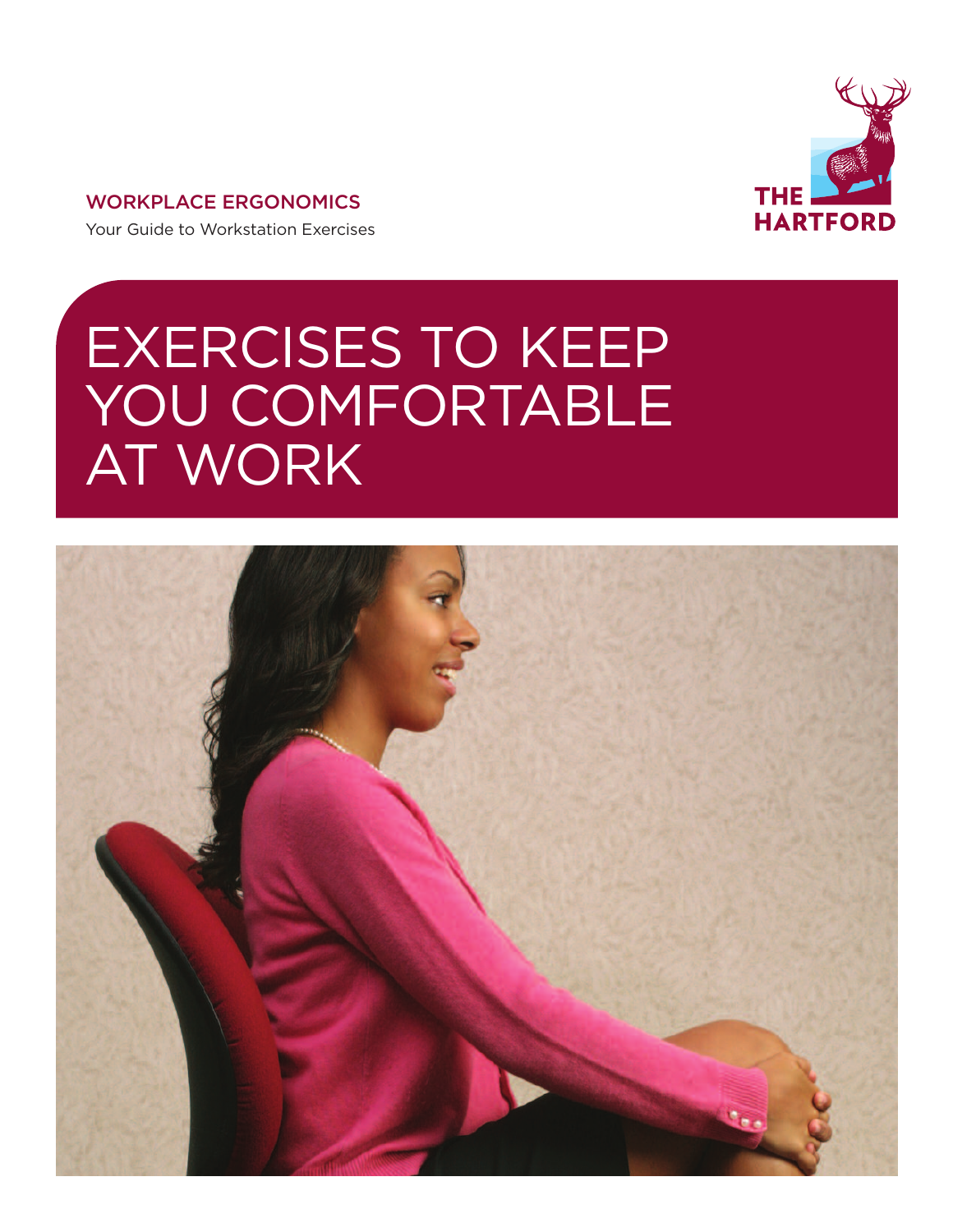# WORKSTATION EXERCISES

These simple stretching exercises are designed to keep you comfortable at work.

The following general guidelines apply to these workstation exercises:

- Remember to breathe while exercising.
- Always stretch gently. Avoid jerky movements.
- Go easy at first. Start out with a few exercises and gradually increase.
- Exercise regularly. Try to do some of the exercises everyday at regular intervals.



# **1. Deep Breathing**

Deep breathing is a good warm-up. Sit up straight. Place one hand on your stomach. Inhale slowly through your nose, expanding your stomach as the air enters. Hold your breath for 1-2 seconds. Now exhale completely through your mouth.

# **2. Neck**

Start with your head up straight, facing forward. Turn your head slowly to one side as far as comfortable. Then turn to the other side.



**3. Neck Glide** Move your head forward keeping your head up straight.





Discontinue the exercise if pain occurs. Pain and discomfort after you have exercised probably means you did too much. Check with a medical professional when in doubt.

These stretching exercises can easily be done at your workstation. Most of them can be done while seated in your chair.







forward and to one side. Keep the shoulder down on the side where you feel the stretch. Hold this position for five to ten seconds. Return to midline and repeat on the other side.

#### **5. Shoulder**

Slowly move your shoulders in a circular motion: upward, forward, downward, and backward for forward circles. Reverse the direction for backward circles.

## **6. Chest and Shoulder Stretch**

Bend your elbows with your hands near your shoulders. Breathe in through your nose and as you exhale, lower your elbows down and back. Aim your elbows at your back pockets. Hold this position for a few seconds and then relax. *Variation: keep elbows at shoulder height.*

# **7. Arms, Shoulders and Rib Cage**

Interlace your fingers and with your palms facing upward above your head, press your hands upward, stretching your arms. Hold for five seconds. *Variation: press hands forward at shoulder level.*



Move your head back, creating a "double chin." You will feel a slight stretch in the back of the neck.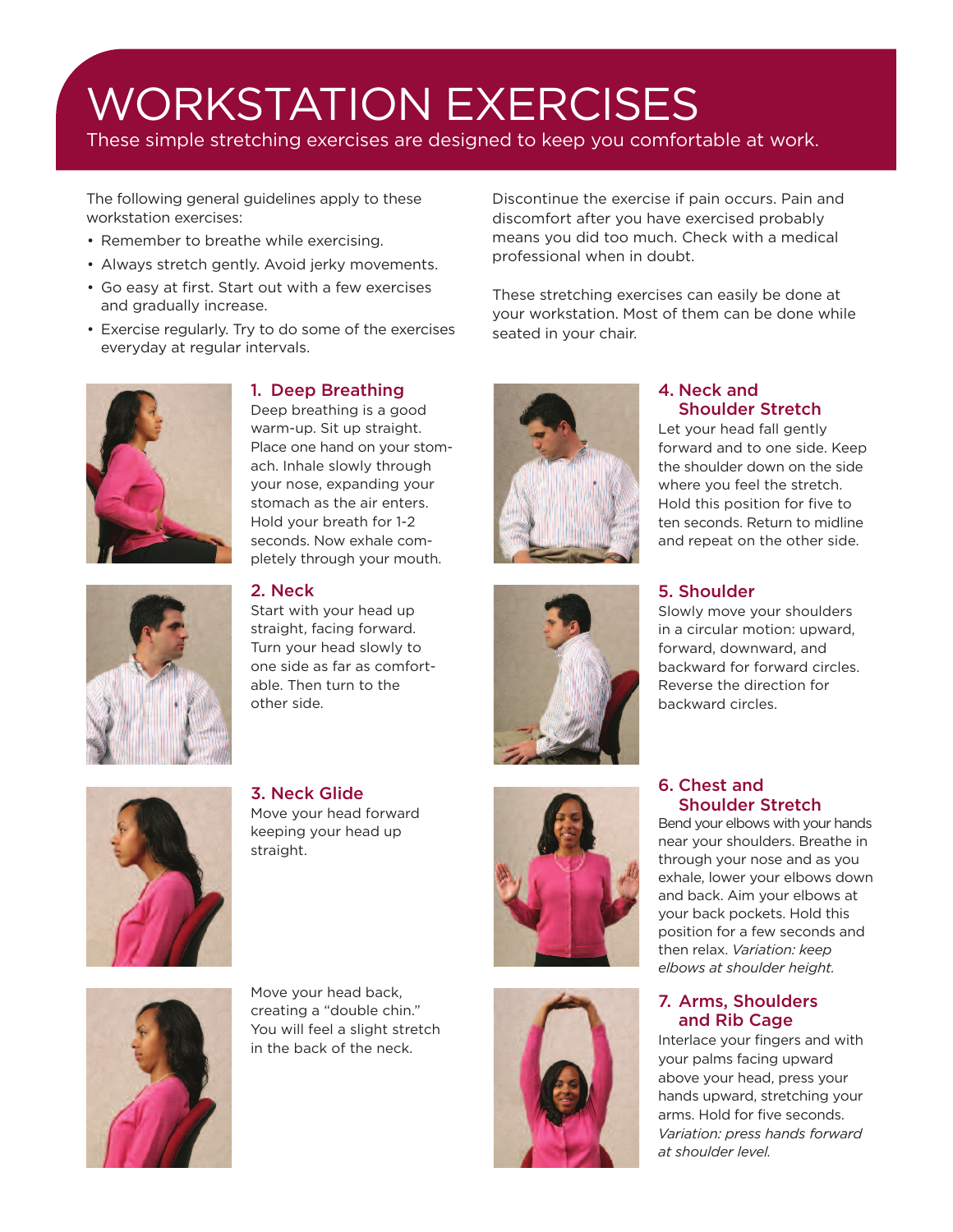

#### **8.** Lower Back

Exhaling, lower your head and slowly roll toward your knees. Let your hands drop at your ankles. Hold five seconds. Inhaling, unwind, slowly raising your head and shoulders. Exhaling, stretch your arms toward the ceiling.



Using both hands, grasp one shin. Pull your leg slowly up toward your chest. Hold this position for five seconds. After lowering your leg, repeat with the opposite leg.





# **HAND EXERCISES** 1. Hand and Finger

With your arms in a comfortable position, make a fist and hold for two or three seconds. Then stretch your fingers out and hold for two to three seconds.

## **2 . W r i s t**

With your forearm in a comfortable horizontal position and your palm toward the floor, bend your wrist down. Then raise your hand, extending your wrist.

# **3. Wrist Rotation**

With your hands in front of you and your elbows at a comfortable angle, bend your wrist down, to the side, back and around to the opposite side, continuing in a gentle rotation of your wrist. Repeat in the opposite direction.

#### **4. Thumb**

Grasp the thumb of one hand and pull out to the side and down until you feel a slight stretch. Hold for five to ten seconds.



#### 10. Shoulders, **Back and Hip**

Place your palms on your lower back in a standing or sitting position. Leaning your shoulders back, stretch your upper body backwards. Hold this position for five seconds. Return to a neutral position.

#### 11. Walking

The best and easiest activity for a warm-up is to take a short brisk walk. Two or three times around the worksite should do it.